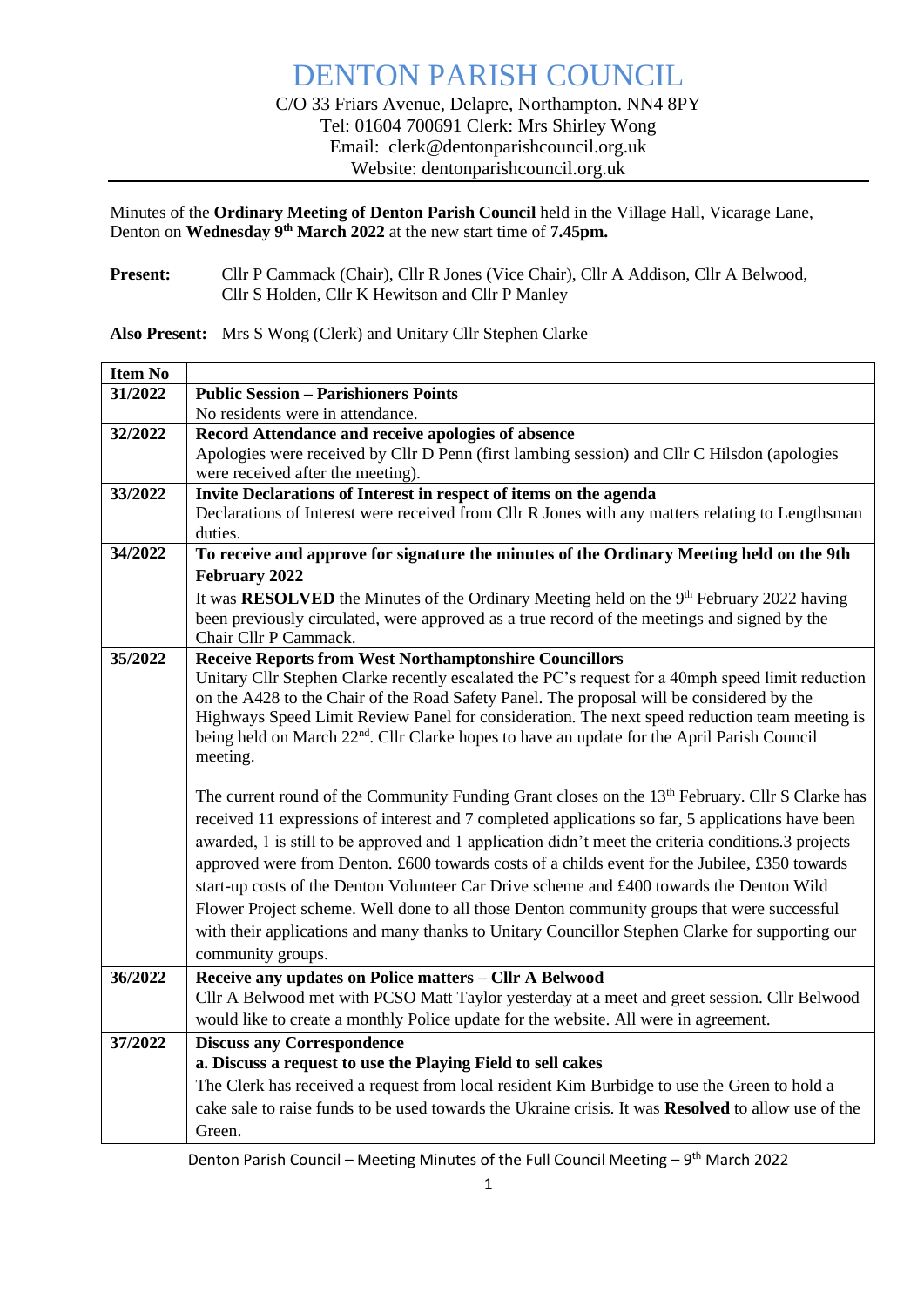| 38/2022 | Receive any website updates - Cllr K Hewitson                                                                                                                                                |  |  |  |  |  |  |
|---------|----------------------------------------------------------------------------------------------------------------------------------------------------------------------------------------------|--|--|--|--|--|--|
|         | Cllr K Hewitson reported traffic figures to the website had increased from 500 visits per month to                                                                                           |  |  |  |  |  |  |
|         | 6000 in the last month.                                                                                                                                                                      |  |  |  |  |  |  |
|         | It was agreed to remove the Neighbourhood Watch from the website and replace it with Police<br>Liaison Representation. Action: Cllr K Hewitson to make the necessary changes to the website. |  |  |  |  |  |  |
| 39/2022 | <b>Village Services - Receive reports from Working Groups</b>                                                                                                                                |  |  |  |  |  |  |
|         |                                                                                                                                                                                              |  |  |  |  |  |  |
|         | a. Receive update reports from the following working groups:                                                                                                                                 |  |  |  |  |  |  |
|         | Village Maintenance – Nothing new to report.                                                                                                                                                 |  |  |  |  |  |  |
|         | <b>Lighting</b> – One light is out. The Clerk has obtained prices from Eon and a quote was received                                                                                          |  |  |  |  |  |  |
|         | from Forde and McHugh which appeared very expensive. Other alternatives will be explored.                                                                                                    |  |  |  |  |  |  |
|         | Grass Cutting - Has started again this month.<br>$Trees - Nothing new to report.$                                                                                                            |  |  |  |  |  |  |
|         | Hedges $-$ R&G have put their prices up from £49 to £54 per cut. It was Resolved to accept their                                                                                             |  |  |  |  |  |  |
|         |                                                                                                                                                                                              |  |  |  |  |  |  |
|         | price increase.                                                                                                                                                                              |  |  |  |  |  |  |
|         | Footpath and Highways Warden - Nothing new to report                                                                                                                                         |  |  |  |  |  |  |
|         | Village Hall – We are still awaiting a figure from the village hall with regards to the bin                                                                                                  |  |  |  |  |  |  |
|         | emptying costs.                                                                                                                                                                              |  |  |  |  |  |  |
|         | <b>The Playground</b> – Cllr A Addison is awaiting delivery of the play equipment spares – Action:                                                                                           |  |  |  |  |  |  |
|         | Clerk to chase up the delivery                                                                                                                                                               |  |  |  |  |  |  |
|         | <b>Defibrillator</b> – New pads have been replaced.                                                                                                                                          |  |  |  |  |  |  |
|         | Duplicated Recycling Bins along Church Way - The Waste Management Services at WNC                                                                                                            |  |  |  |  |  |  |
|         | monitored the bin situation along Church way over the last few weeks and have managed to                                                                                                     |  |  |  |  |  |  |
|         | identify a total of 9 bins (a mixture of black and blue bins) that were either duplicated or not                                                                                             |  |  |  |  |  |  |
|         | being used. These bins have now been removed. If it turns out any bin has been removed that                                                                                                  |  |  |  |  |  |  |
|         | shouldn't have, residents can ring the depot and they will arrange to have a new bin delivered.                                                                                              |  |  |  |  |  |  |
|         | Contractors will now be able to mow the grass as there are only a few bins out now.                                                                                                          |  |  |  |  |  |  |
|         |                                                                                                                                                                                              |  |  |  |  |  |  |
|         | There are a couple of bins left near to the roads edge, it might be a solution to move two bins to                                                                                           |  |  |  |  |  |  |
|         | the other side of the telegraph pole. If Councillors feel it is a problem the grass could be dug up                                                                                          |  |  |  |  |  |  |
|         | and some hardcore put down. Action: To be discussed at the April meeting.                                                                                                                    |  |  |  |  |  |  |
|         | b. Discuss and agree whether to use Forde & McHugh or an alternative contractor to repair                                                                                                    |  |  |  |  |  |  |
|         | <b>Denton's Street Lights</b>                                                                                                                                                                |  |  |  |  |  |  |
|         | After receiving an expensive repair quote for the street light that is currently out, the Clerk                                                                                              |  |  |  |  |  |  |
|         | investigated a number of suppliers for street lighting maintenance and repair work. Prices from                                                                                              |  |  |  |  |  |  |
|         | EON were obtained and others are still to arrive. Action: Cllr P Manley to continue with the                                                                                                 |  |  |  |  |  |  |
|         | investigations in time for the April meeting.                                                                                                                                                |  |  |  |  |  |  |
| 40/2022 | <b>Community Projects</b>                                                                                                                                                                    |  |  |  |  |  |  |
|         | a. Receive any updates on the Cinema on the Green event being held in May and approve                                                                                                        |  |  |  |  |  |  |
|         | costs                                                                                                                                                                                        |  |  |  |  |  |  |
|         | The Chair Cllr P Cammack has confirmed the Cinema on the Green event has been booked for                                                                                                     |  |  |  |  |  |  |
|         | May and another one has been confirmed for the Jubilee celebrations in June. Costs to be                                                                                                     |  |  |  |  |  |  |
|         | approved at the next PC meeting being held in April.                                                                                                                                         |  |  |  |  |  |  |
|         |                                                                                                                                                                                              |  |  |  |  |  |  |
|         | b. Receive any updates on the planned Queens Jubilee Celebrations being held in June<br>The Jubilee Working Group have been busy organising the Jubilee events. Confirmed events             |  |  |  |  |  |  |
|         | include: Church bell ringing, cinema on the green, raffle, music – Bobby Daniels, Usual Suspects                                                                                             |  |  |  |  |  |  |
|         | and Reggae Ray. Treasure hunt around the village, jubilee crafts, cake stands, picnic on the green,                                                                                          |  |  |  |  |  |  |
|         | circus skills, history of the church, Street party – if someone is able to organise it? brass band /                                                                                         |  |  |  |  |  |  |
|         | choir and best dressed house.                                                                                                                                                                |  |  |  |  |  |  |
|         |                                                                                                                                                                                              |  |  |  |  |  |  |
|         | The group needs assistance with organising a street party and sports events. If volunteers can't be                                                                                          |  |  |  |  |  |  |
|         | found then these activities will be knocked on the head. Cllr K Hewitson to advertise on the                                                                                                 |  |  |  |  |  |  |

Denton Parish Council – Meeting Minutes of the Full Council Meeting –  $9<sup>th</sup>$  March 2022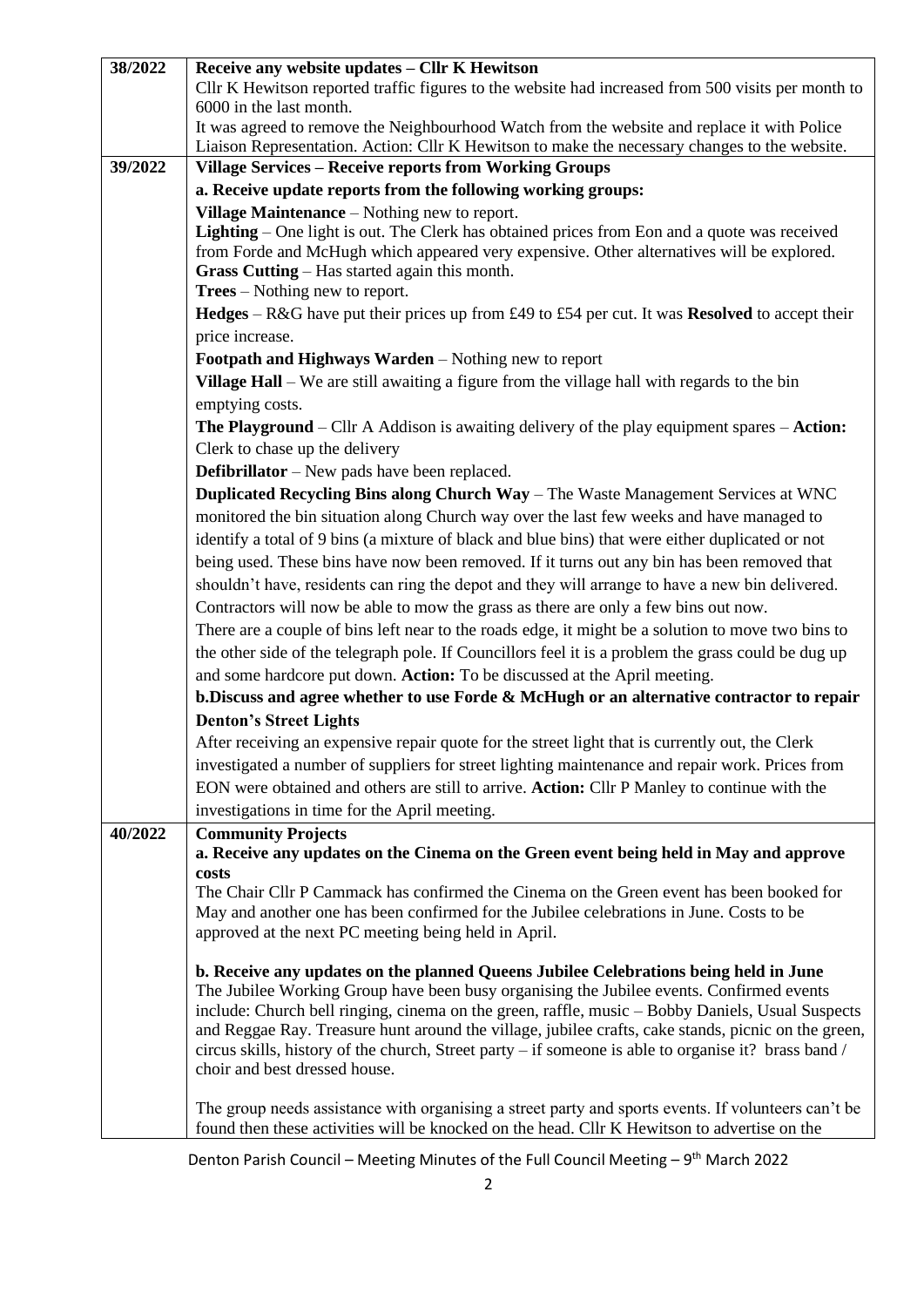|         | website for volunteers. Another meeting will be held and then a leaflet drop will follow asking for       |  |  |  |  |  |  |
|---------|-----------------------------------------------------------------------------------------------------------|--|--|--|--|--|--|
|         | further volunteers.                                                                                       |  |  |  |  |  |  |
| 41/2022 | <b>Receive any update reports from Parish Councillors</b>                                                 |  |  |  |  |  |  |
|         | <b>Volunteer Car Driver Scheme - Cllr K Hewitson</b>                                                      |  |  |  |  |  |  |
|         | Cllr K Hewitson reported that the Car Driver Scheme were successful in receiving a grant of £350          |  |  |  |  |  |  |
|         | through the Councillor Covid Support Fund via Unitary Councilor Stephen Clarke. This money                |  |  |  |  |  |  |
|         | will be used towards the setting up costs of the scheme, such as driver training and insurance            |  |  |  |  |  |  |
|         | costs. There will be a meeting being held on the 26 <sup>th</sup> March in Denton Village Hall to try and |  |  |  |  |  |  |
|         | recruit volunteer drivers. DPS checks will be required for all drivers. A Co-Ordinator will set up        |  |  |  |  |  |  |
|         | all appointments between the residents and drivers (7 days before hand). The scheme is hoping to          |  |  |  |  |  |  |
|         | carry out around 500 journeys a year!                                                                     |  |  |  |  |  |  |
|         | Cllr P Manley reported the new Defibrillator pads have been received and he has replaced the old          |  |  |  |  |  |  |
|         | expired ones. The new pads have an expiry date of November 2024                                           |  |  |  |  |  |  |
| 42/2022 | Discuss any Planning matters and receive any reports                                                      |  |  |  |  |  |  |
|         | No new planning applications to report. It was noted that the West Northants (South Office)               |  |  |  |  |  |  |
|         | online register is being updated to comply with accessibility laws and to introduce some                  |  |  |  |  |  |  |
|         | improvements. Although there are many improvements, we'd like to draw your attention to                   |  |  |  |  |  |  |
|         | the 'track this application' facility. Once you have found an application of interest you can click       |  |  |  |  |  |  |
|         | the 'track this application' button to get an automated email when the application status changes.        |  |  |  |  |  |  |
|         | Also, to make downloading plans easier for Parish Councils you will be able to select multiple            |  |  |  |  |  |  |
|         | documents and download as a single zipped folder of these.                                                |  |  |  |  |  |  |
| 43/2022 | <b>Financial matters</b>                                                                                  |  |  |  |  |  |  |
|         | a. Review Financial Statement as at 09/03/22 for information as agreed to the Bank                        |  |  |  |  |  |  |
|         | <b>Statement Reconciliation and to Propose Payments and Sign Cheques</b>                                  |  |  |  |  |  |  |
|         | Financial reports were received for information. No Income was received in February 2022.                 |  |  |  |  |  |  |
|         | The Clerk reported the bank balances to date as reconciled to the bank statement was as follows:          |  |  |  |  |  |  |
|         | Current Account £7,591.05 and Premier Account £37,586.00.                                                 |  |  |  |  |  |  |
|         | b. Propose Payments for bank transfer and Sign any Cheques agreed by the Council                          |  |  |  |  |  |  |
|         | It was RESOLVED to approve payments to be made in March 2022 (Appendix A).                                |  |  |  |  |  |  |
| 44/2022 | Progress any matters arising from the previous minutes not covered by items on the agenda                 |  |  |  |  |  |  |
|         | There were no matters arising.                                                                            |  |  |  |  |  |  |
| 45/2022 | Date of the next meeting - Ordinary Parish Council Meeting 13th April 2022                                |  |  |  |  |  |  |
|         | RESOLVED to hold the next Parish Council Meeting on Wednesday 13th April 2022.                            |  |  |  |  |  |  |
|         | The meeting is to be held in Denton Village Hall at 7.45pm.                                               |  |  |  |  |  |  |
|         | <b>Close:</b> The meeting ended at 9.05pm                                                                 |  |  |  |  |  |  |

**Signed by …………………………………………Date ………………………………………**

Denton Parish Council – Meeting Minutes of the Full Council Meeting –  $9<sup>th</sup>$  March 2022